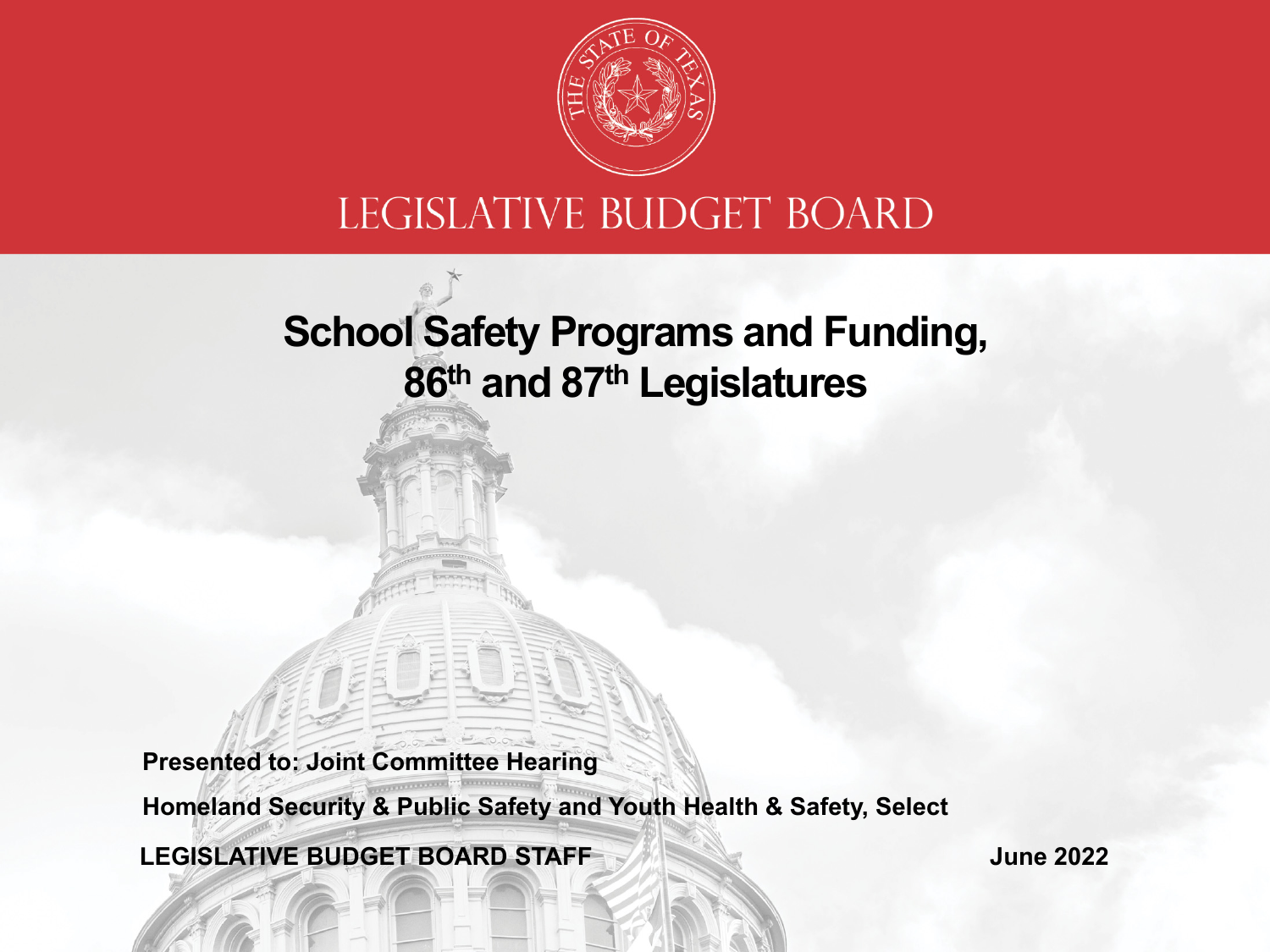### **School Safety Programs in Texas**

In 2019, the 86<sup>th</sup> Legislature, Regular Session provided new funding for several school safety programs. This includes the following, three of which are related to Senate Bill 11, (86th Legislature, Regular Session):

- • Texas Education Agency (TEA):
	- School Safety and Security Grant Program
	- School Safety Allotment
- • Texas State University:
	- The School Safety Center
	- •Advanced Law Enforcement Rapid Response Training (ALERRT)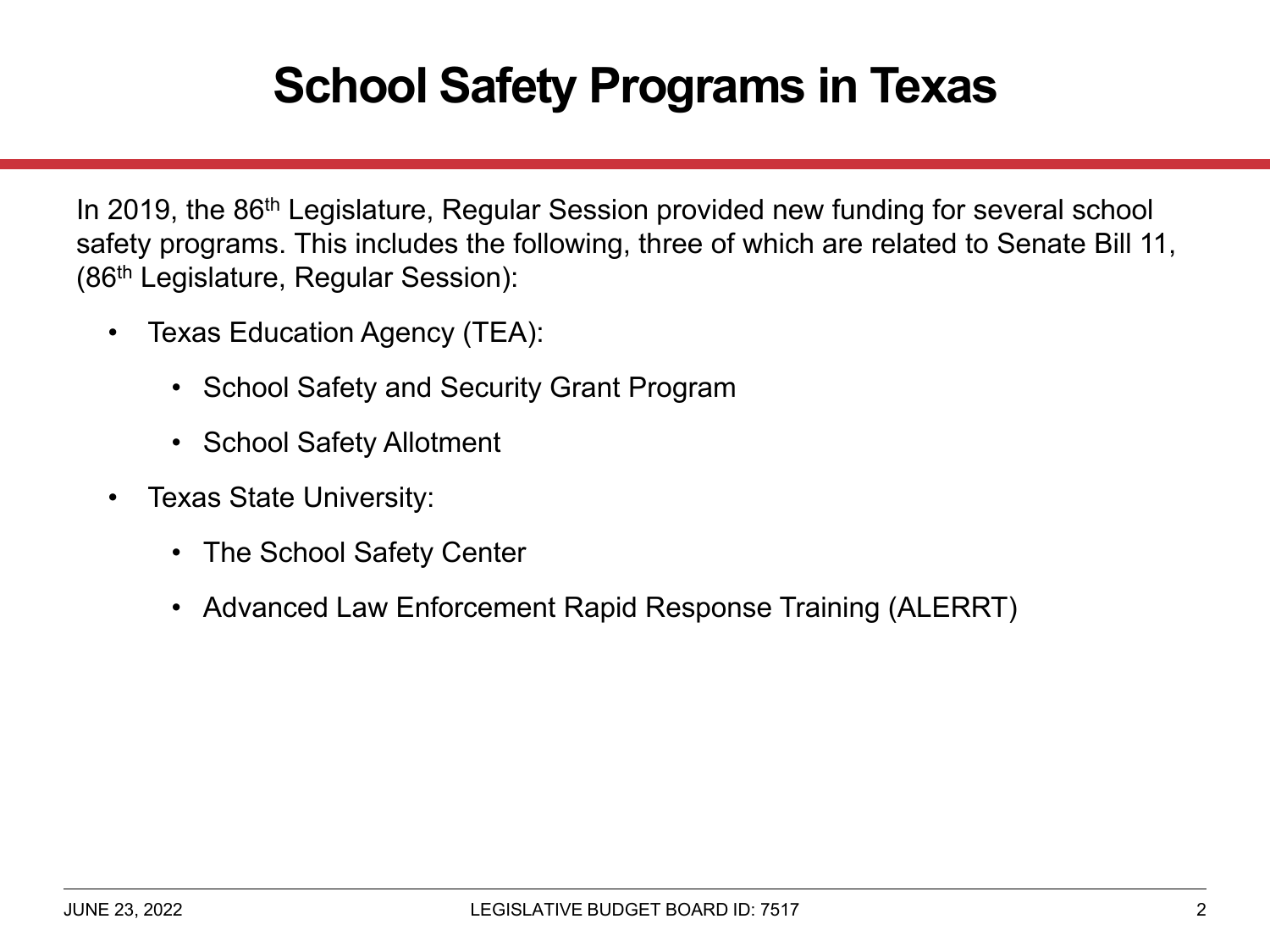### **School Safety and Security Grants**

- Included in Senate Bill 500 (86<sup>th</sup> Legislature, Regular Session), the supplemental appropriations bill for fiscal year 2019, was **\$100.0 million** from the Economic Stabilization Fund for the School Safety and Security Grant Program. The program, which was authorized under Senate Bill 11 (86<sup>th</sup> Legislature, Regular Session) is administered by TEA. It provides funding to local education agencies for infrastructure enhancements to improve safety at public schools.
- Allowable uses: exterior doors with push bars; metal detectors; vehicle barriers; systems that monitor school entrances, exits, and hallways; active shooter alarm systems; two-way radio systems; security fencing; bullet-resistant glass or film; and door-locking systems.
- Award amounts were granted on a formula basis and were determined by district size. Award amounts ranged from a minimum award amount of \$25,000 for the smallest districts to \$3.4 million for the largest district. As of May 2022, \$84.9 million of the \$100.0 million that was appropriated had been paid out.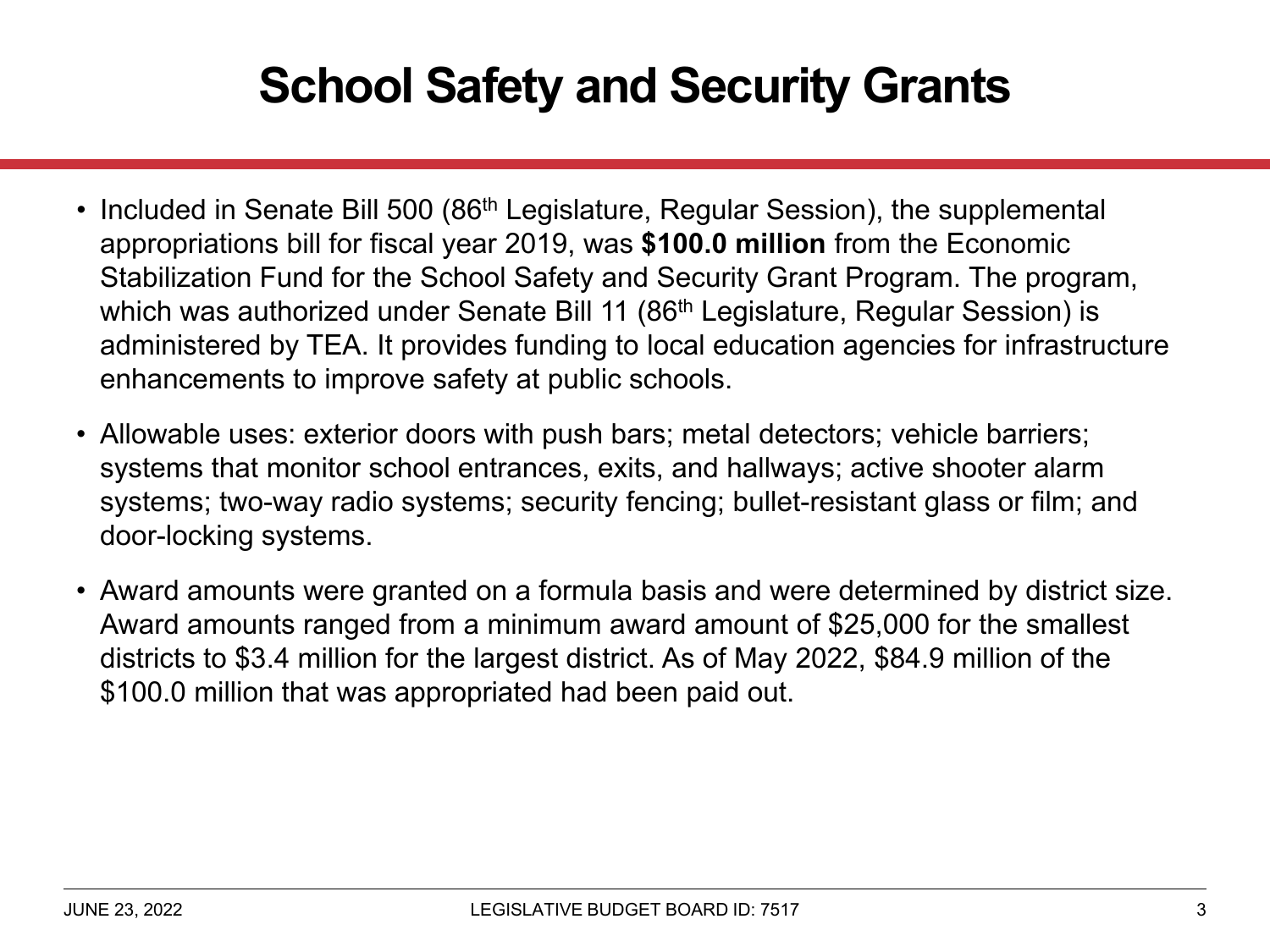### **School Safety Allotment**

The School Safety Allotment, established by SB 11, 86<sup>th</sup> Legislature, entitles districts to an amount of funding per student in average daily attendance (ADA) under the Foundation School Program.

The rate of funding per ADA is set by appropriation. The table below shows appropriated rates and the estimated statewide total allotment by fiscal year.

|                                            |                | FY 2020 Exp   FY 2021 Exp   FY 2022 Bud   FY 2023 Bud |                |                |
|--------------------------------------------|----------------|-------------------------------------------------------|----------------|----------------|
| Appropriated<br>Rate                       | \$9.72 per ADA | \$9.72 per ADA                                        | \$9.72 per ADA | \$9.72 per ADA |
| <b>Estimated Total</b><br><b>Allotment</b> | \$47.7 million | \$48.5 million                                        | \$50.0 million | \$50.0 million |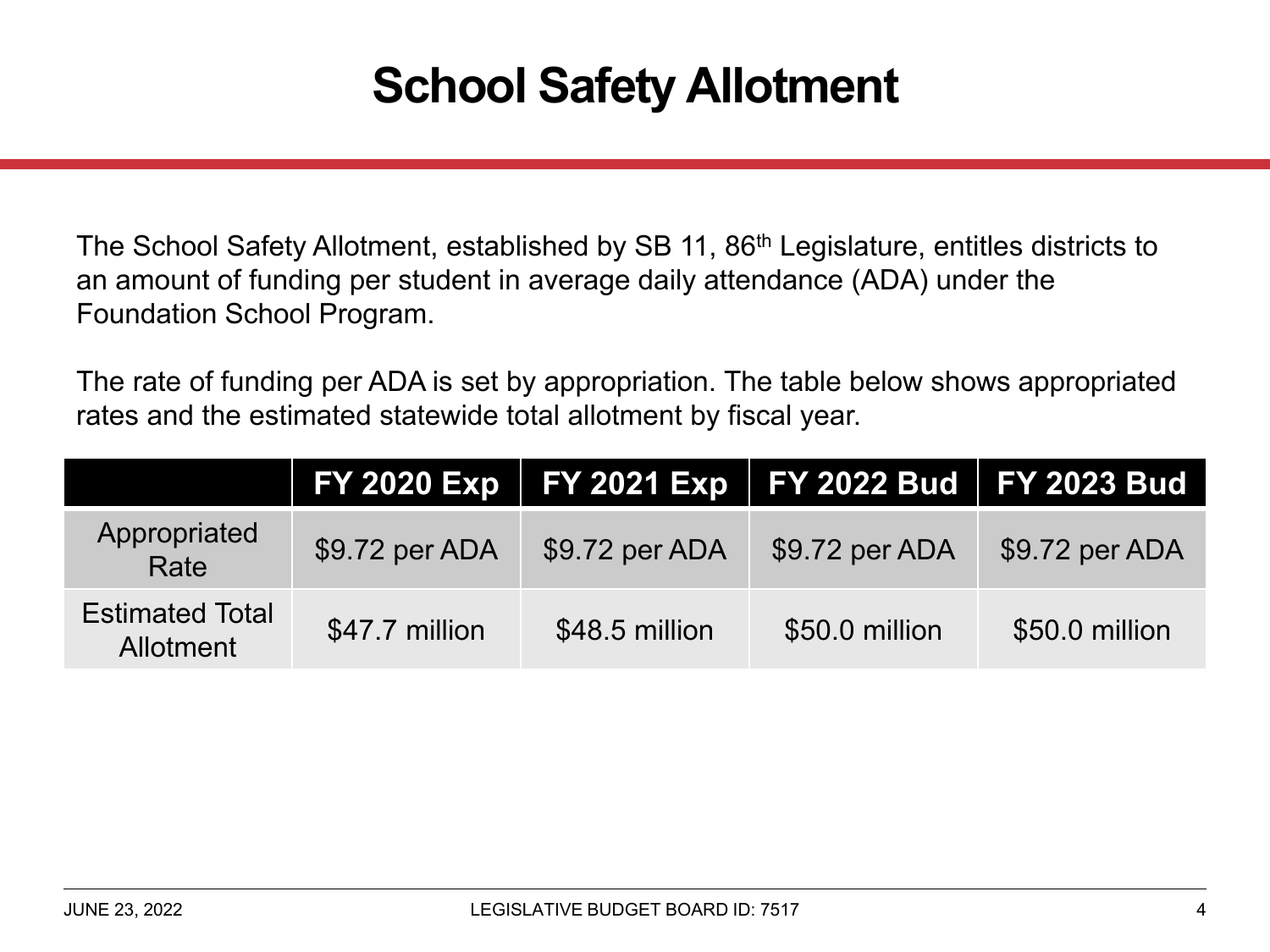# **School Safety Allotment**

School Safety Allotment funds must be expended for the purposes specified in Education Code Sec. 48.115, including:

- $\bullet$  **Securing school facilities**, such as improvements to school infrastructure, physical barriers, security and communications equipment;
- • **Providing school security**, including employing security and police officers or collaborating with local law enforcement agencies;
- $\bullet$  **School safety and security planning and training**, such as emergency response trainings, mental health prevention and treatment programs, programs to identify and manage threats and emergencies, and providing mental health personnel;
- •**Suicide prevention, intervention, and postvention programs**.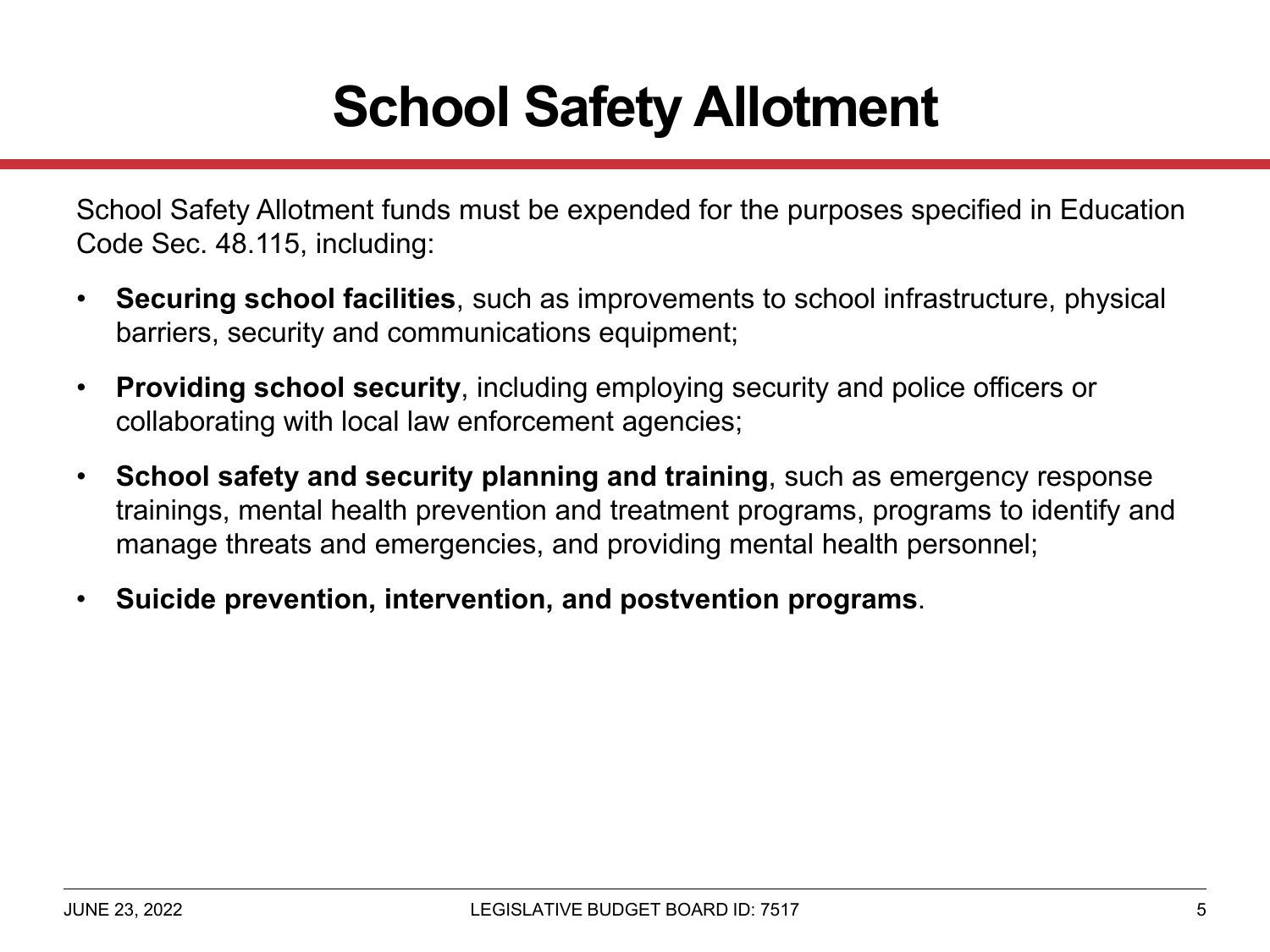## **School Safety Center**

- Included in House Bill 1 (86th Legislature, Regular Session), was a \$9.1 million increase in funding for the Texas State School Safety Center, bringing the total appropriation for the program in the 2020-21 biennium to \$11.0 million. This funding was maintained in the 2022-23 biennium.
- Established in 1999, the Texas State School Safety Center provides training and oversees compliance in the field of school safety for K-12 districts, charter schools and community colleges.
- Under Senate Bill 11 (86<sup>th</sup> Legislature, Regular Session), each school district or public junior college district shall adopt and implement a multihazard emergency operations plan for the use in the district's facilities. The plan must address prevention, mitigation, preparedness, response, and recovery as defined by the Texas School Safety Center in conjunction with the Governor's Office of Homeland Security and Commissioner of Education or Commissioner of Higher Education, as applicable.
- The Texas State School Safety Center reviews and verifies the multihazard emergency operations plans adopted by the school districts and public junior college districts based on a random or need-based cycle.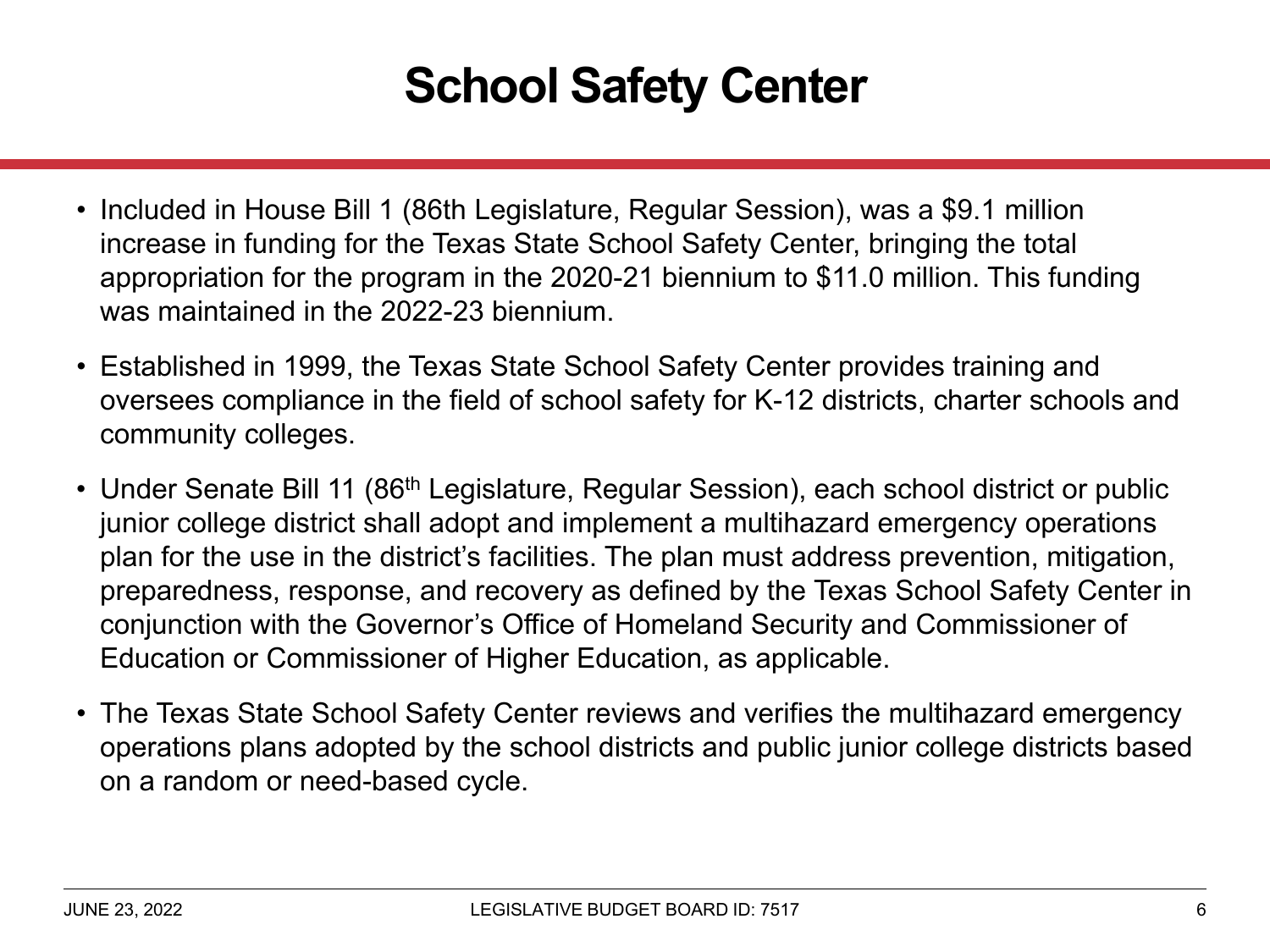## **ALERRT Program**

- The Advanced Law Enforcement Rapid Response Training (ALERRT) program was not established in Senate Bill 11 (86th Legislature, Regular Session) but was another school safety program that received new funding during the 86th Legislative Session.
- $\bullet\,$  Included in House Bill 1 (86 $^{\rm th}$  Legislature, Regular Session), was \$4.0 million in funding . for the ALERRT Program at Texas State University. This funding was maintained in the 2022-23 biennium.
- ALERRT provides active shooter response training to law enforcement, EMS, and other governmental first responders.